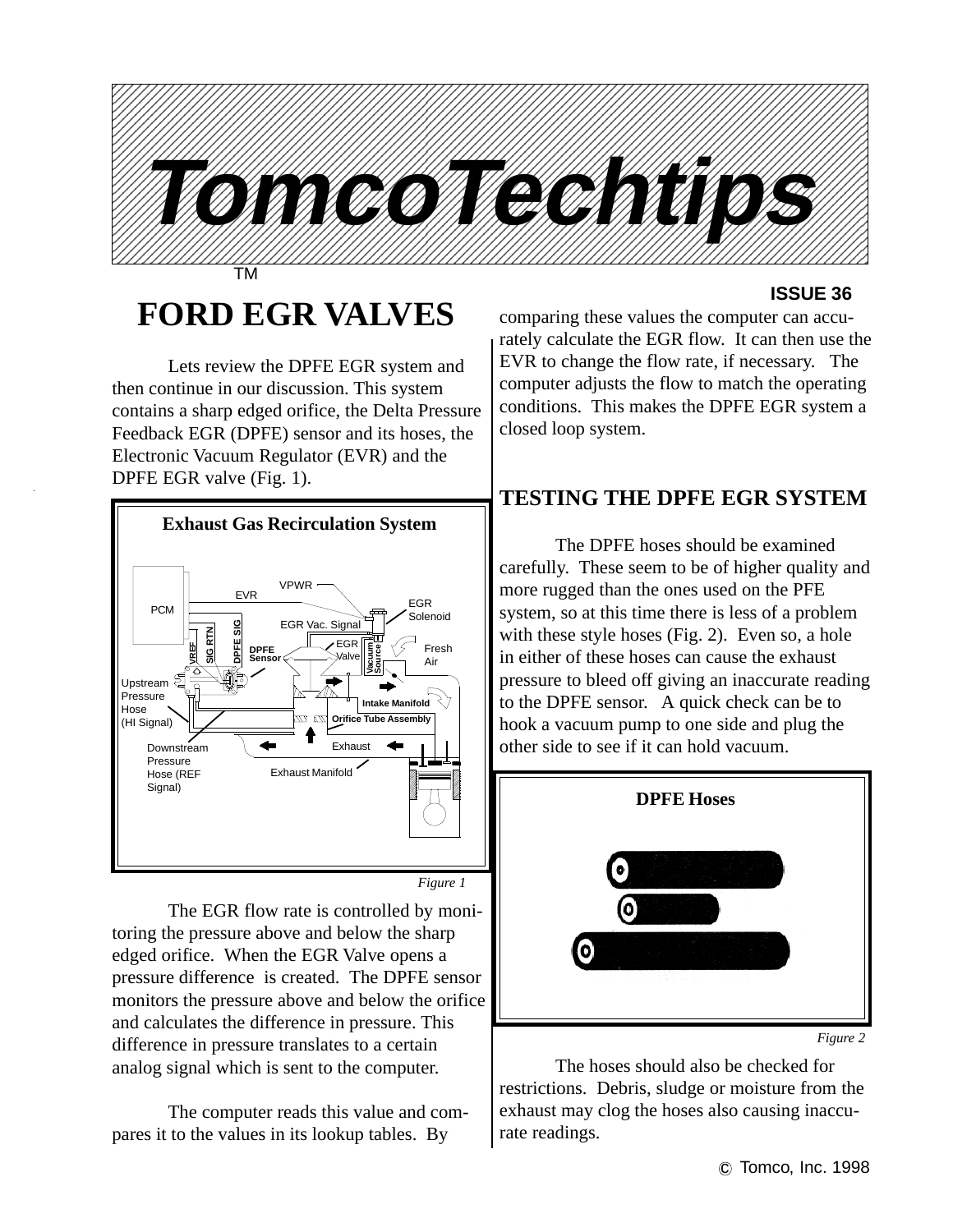#### Tomco Tech Tips #36

The DPFE hoses, although some are different sizes, can be reversed causing an inaccurate reading and a code to be set. During diagnostics, check to make sure that someone has not crossed the hoses, creating a problem.

At this point it will also be wise to check the EGR tube, orifice opening and the ports on the tube that connect to the EGR valve. Make sure these are not coked up causing a restriction.



If the voltage is off from the spec, check to make sure the reference voltage and ground are okay. If all else is okay the DPFE needs to be replaced.

Next with the key off, apply no more than 9 inches of vacuum to the downstream port of the DPFE sensor. It should hold this vacuum for at least a minute. Then apply no more than 9 inches of vacuum to the upstream port of the DPFE sensor with the KOEO. It should also hold vacuum for at least a minute. If the sensor does not hold vacuum at either or both ports, it needs to be replaced.

If the vacuum leak test is okay, test the voltage output of the DPFE sensor at different vacuums. Apply varying amounts of vacuum to the downstream port of the DPFE and monitor the voltage at the DPFE signal line. The voltage should match the corresponding vacuum as shown on the chart in Figure 4. If they are not

There are a few tests to perform on the DPFE itself. Backprobe into the DPFE signal wire (Fig. 3) and connect a DVOM set on the volts scale. Turn the Key On Engine Off (KOEO) and read the voltage. It should read  $0.45 + (-0.25 \text{ volts}$ the .55 volt at rest type sensor and  $1.0 +/- .025$ volts for the 1.0 volt at rest style sensor(Fig. 4). It is important to note that there are two styles of sensors. The aluminum ones can be either .55 or 1.0 volt at rest. The plastic ones only come in the 1 volt at rest style at this present time.



*Figure 4*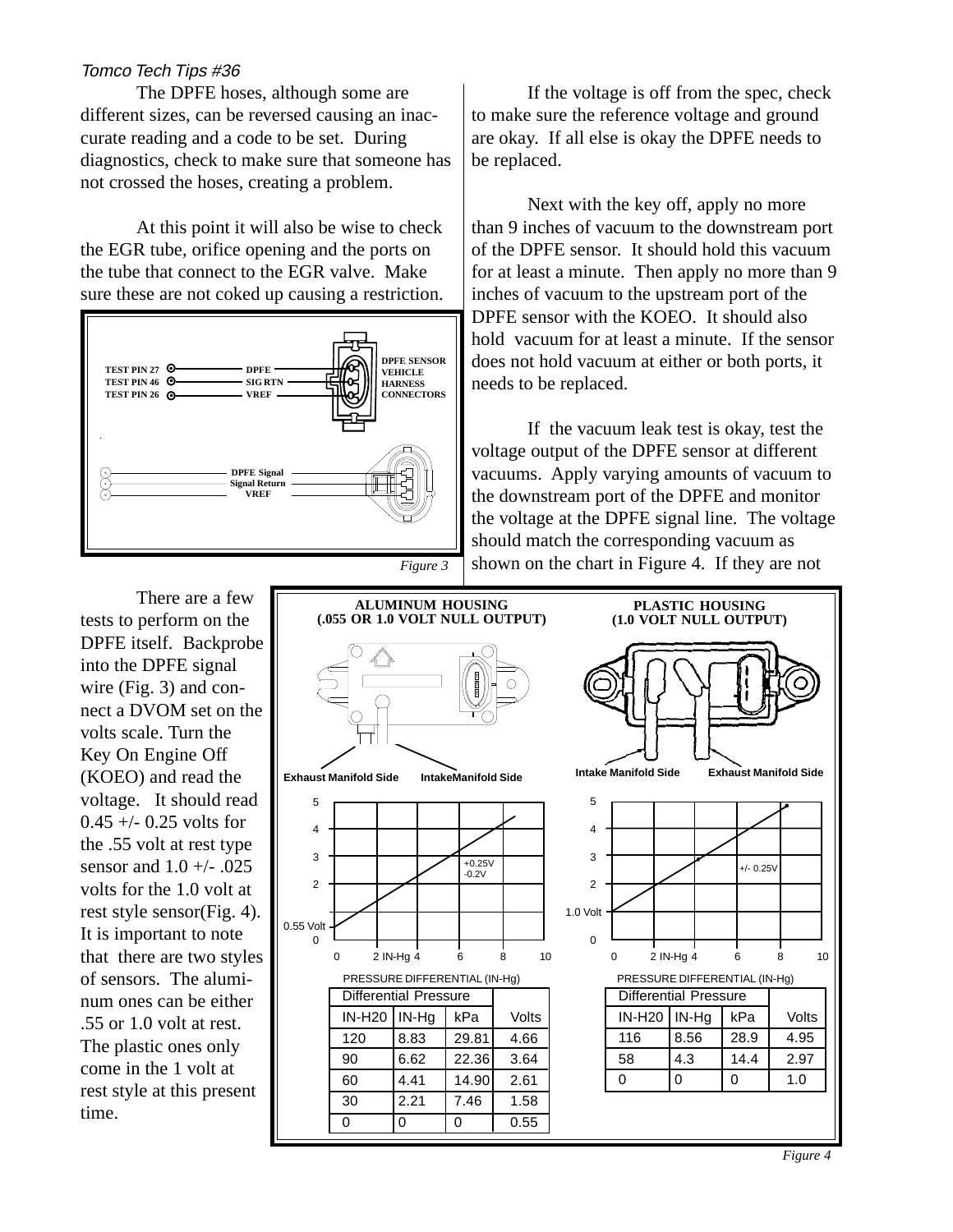in spec, replace the DPFE. Also the change in voltage when the vacuum is released should take less than 3 seconds. If not, the sensor is too slow to respond and needs to be replaced.

Next reconnect everything and start the vehicle. Recheck the DPFE and verify that the at rest voltage is in spec. If the voltage is off now, make sure the EGR Valve is not stuck open a small bit, creating a higher DPFE voltage. Exercise the EGR valve by applying 2 to 3 inches of vacuum (just enough so the vehicle doesn't stall) to the valve. The voltage of the DPFE should increase while vacuum is applied and it should return back to its at rest voltage when the vacuum is released. If the voltage falls slowly or does not go back to rest voltage, this may be an indication of a sticking EGR valve.

If all the above checks okay, tee a vacuum gauge into the line to the EGR valve. Start the vehicle and monitor the vacuum gauge. It is not unusual to see some vacuum in the line even with the Electronic Vacuum Regulator (EVR) at 0% duty cycle (Fig. 5). Typically it should be less than 1 inch of vacuum. If it is higher than that, remove the vent cover and filter from the EVR. If the vacuum drops the filter is dirty and needs to be cleaned.

If the vacuum is still high with the filter removed, check the vent hole for icing in the cold weather or a clog. To do this, shut the engine off and remove the vacuum lines to the EVR. Attach a vacuum pump to the vent side of the EVR and



of vacuum. If the vacuum does not release quickly, the EVR vent is plugged. Replace the EVR if this is the case.

If the vent is okay, reconnect the vacuum lines with a vacuum gauge teed into the line to the EGR valve. Start the vehicle. Disconnect the electrical connector to the EVR. If the vacuum is still too high the EVR is bad. If the vacuum falls, check the EVR wiring to the PCM for a short to ground, keeping the EVR energized. If the wiring is okay check the duty cycle of the EVR. If the duty cycle is too high, the PCM may be at fault or an input to the PCM may be calling for a higher duty cycle.

We have run into many situations where a code for insufficient flow has been set and the system is functioning correctly. Then it is time to check the EGR passages. There is a Ford Technical Service Bulletin (TSB 96-23-4) that addresses this for some vehicles. This TSB includes:

> 1992-1995 Crown Victoria 1994-1995 Thunderbird 1991-1995 Town Car 1992-1995 Grand Marquis 1994-1995 Cougar

The concerns have to do with intermittent MILs; DTCs 332, P1407 and P1408; or detonation. If exercising the EGR valve does not result in a change in rpm, then the passages may be clogged. There are "U" shaped passages (Fig. 6) under the throttle body adapter that get clogged with carbon. Remove the adapter, clean the passages and reinstall with a new gasket.

Just because the vehicle you are working on is not listed in the TSB doesn't mean you may not have a clogging problem. Make sure you check the passages and be sure they are clean. Just a slight restriction can cause a flow code to be set, and you may still have an rpm drop that can mislead you.